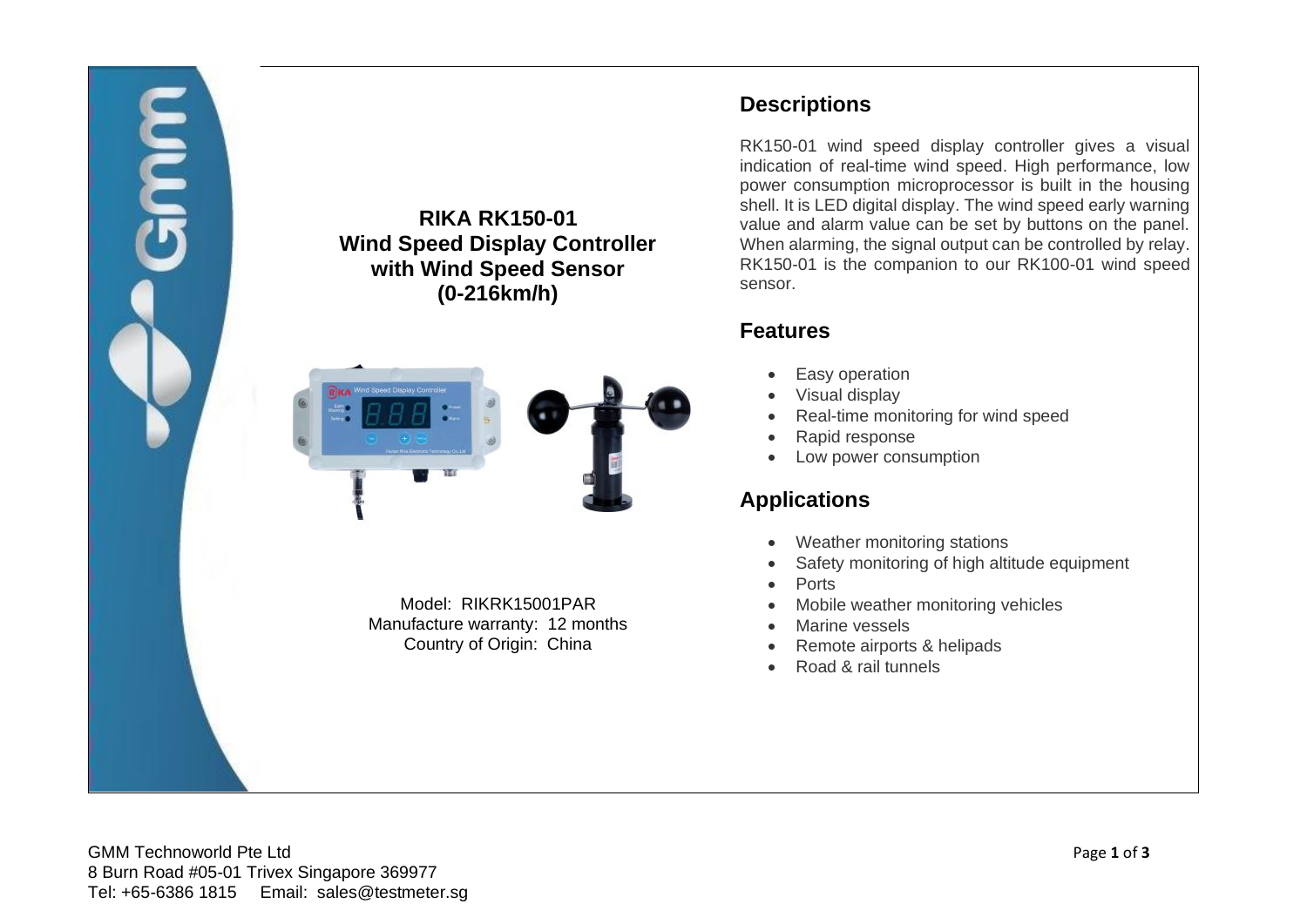# **Specification:**

- Range:
- $O 216$  km/h
- $\circ$  or 0-60 m/s
- Resolution:
	- o 0.1km/h(<100km/h),
	- o 1km/h(≥100km/h)
	- $o$  or 0.1 m/s
- Accuracy:
	- $o \pm 1$  m/s
	- o 0.3km/h(<100km/h),
	- o 3km/h(≥100km/h)
- Signal input: RS485
- Alarm response time: <100ms
- Type of alarm: Sound and light alarm
- Contact capacity: 5A@30VDC
- Early warning:
	- o Any value with 1km/h~99km/h, the early warning value must be lower than the alarm value
	- o Any value with 1m/s~40m/s, the early warning value must be lower than the alarm value
- Alarm:
	- o Any value within 1km/h~144km/h, relay 2 act
	- o Any value within 1m/s~40m/s, relay 2 act
- Operating Temperature: -20℃ to +70℃
- Current: <180mA
- Power supply:
	- o 12-24VDC
	- o 100-240VAC (Optional)
- Power Consumption: <3W (sensor & controller)
- Ingress Protection:
	- o Controller: IP54
	- o Sensor: IP65
- Weight(unpacked):
	- o Controller: 315g
	- o Sensor: 240g
- Main Material:
	- o Controller: ABS
	- o Sensor: Aluminium alloy & SS304
- Cable Length: 15m (default)
- Storage Condition: 10℃ to 60℃@20%-90%RH

#### Package includes:

- RK100-01Wind speed sensor
- RK150-01 wind speed display controller
- Sensor Cable
- Power Cable